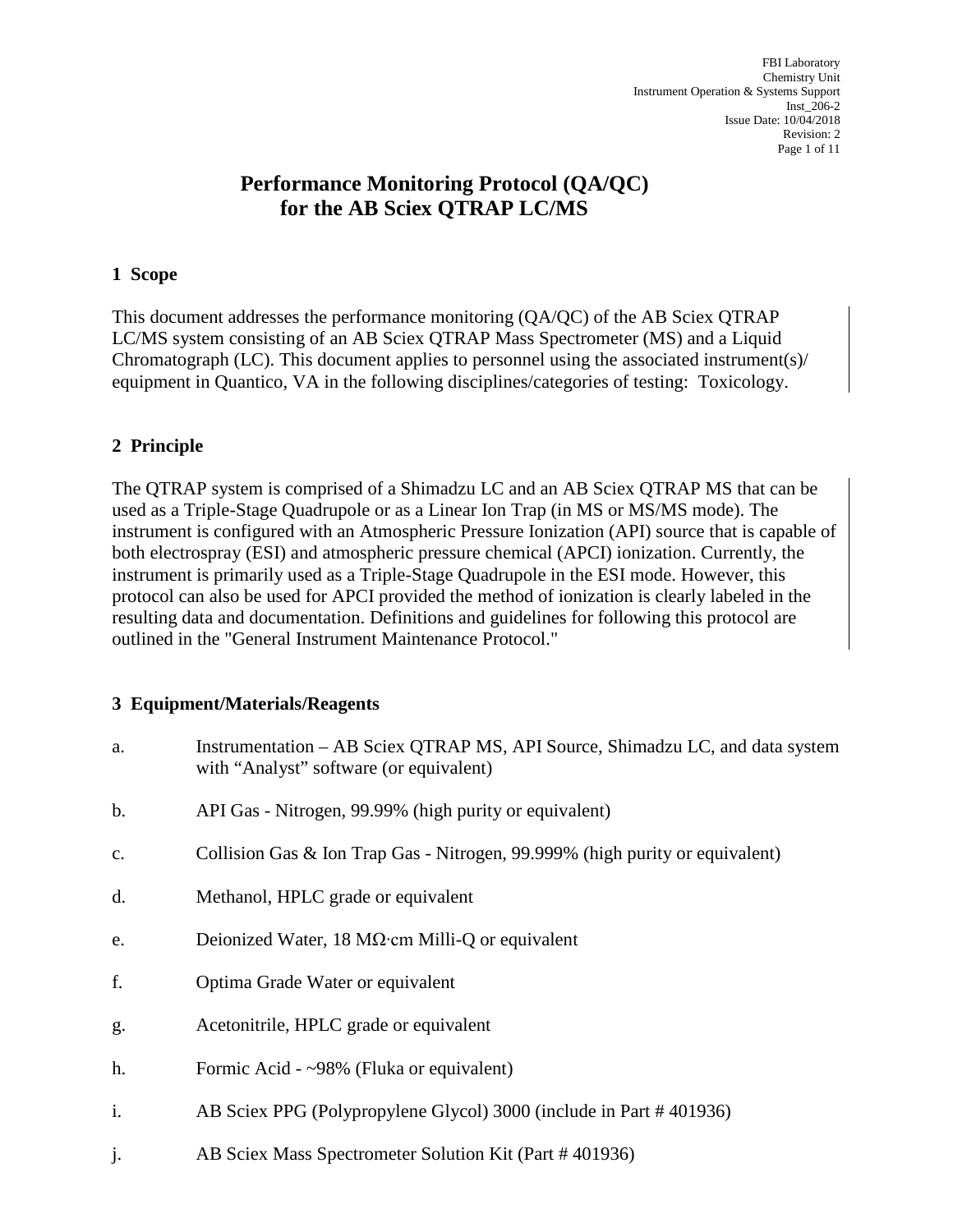FBI Laboratory Chemistry Unit Instrument Operation & Systems Support Inst\_206-2 Issue Date: 10/04/2018 Revision: 2 Page 2 of 11

k. Caffeine (Sigma or equivalent) l. Agilent ESI Tuning Mix m. Ammonium Acetate, reagent grade n. Codeine (Sigma or equivalent) o. Brucine (Sigma or equivalent) p. Reserpine (Sigma or equivalent) q. Volumetric glassware r. Infusion Syringe - 10 to 500 μL LC syringe (Hamilton or equivalent)

# **4 Standards and Controls**

# **4.1 Testmix**

The stock testmix is prepared by weighing 5.0 mg caffeine, 1.0 mg codeine, 1.0 mg brucine, and 1.0 mg reserpine into a 100-mL volumetric flask. Bring to the mark with methanol and mix well. The testmix is further diluted by using 50 uL of the stock testmix and diluted to 10-mL volumetric flask with methanol. Store the solution in the refrigerator. It has a shelf-life of three years. The testmix is used to assess daily operating performance, mass assignment, and continued integrity of the system.

# **4.2 Calibration Solutions**

The calibration solution is used for coarse tuning and calibrating the mass spectrometer over the entire mass range. Using this instrument as a Triple-Stage Quadrupole, requires it to be calibrated both in the positive and negative mode. As a result, two calibration solutions are needed to calibrate this instrument.

## **4.2.1 Preparation of PPG Dilution Solvent**

This solution can be purchased directly from AB Sciex or prepared as follows:

- a. Dissolve 15.4 milligrams of ammonium acetate in 49.9 mL of deionized water.
- b. It is essential to dissolve the ammonium acetate in deionized water first.
- c. To 49.9 mL of methanol, add 0.1 mL of formic acid and 0.1 mL of acetonitrile.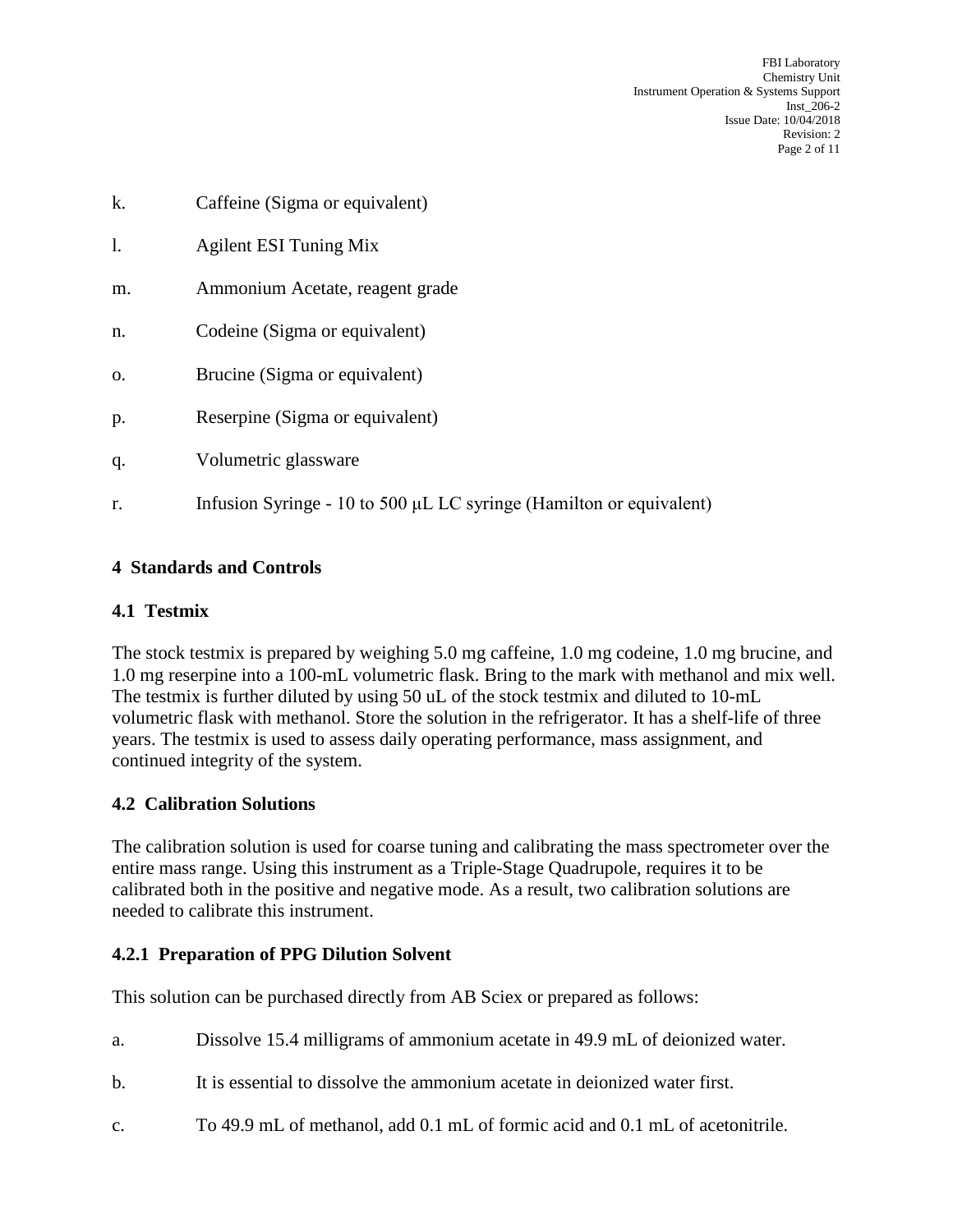d. Mix the two solutions together to make the final PPG Dilution Solvent. Store the solution in the refrigerator. It has a shelf-life of three years.

# **4.2.2 Preparation of Diluted PPG Standard Solution (Positive Mode)**

The Diluted PPG Standard Solution is used to calibrate the Q1 (Quadrupole) and Q3 in the positive mode. The PPG Standard (in Mass Spectrometer Solution Kit) purchased from AB Sciex is diluted with the prepared PPG Dilution Solvent (listed above) or the one supplied from the purchase kit at a ratio of 1:50.

- a. Put 20 mL of the PPG Dilution Solvent in a clean vial and remove 0.4 mL leaving 19.6 mL.
- b. Add 0.4 mL of PPG Standard  $(1 \times 10^{-4}M)$  to the 19.6 mL of PPG Dilution Solvent and mix well. Store the solution in the refrigerator. It has a shelf-life of three years.

## **4.2.3 PPG 3000 Standard (Negative Mode)**

The PPG 3000 Standard is used to calibrate the Q1 (Quadrupole) and Q3 in the negative mode. The standard is purchased directly from AB Sciex and no dilution is needed.

# **5 Calibration**

The calibration procedure should be performed as needed, when the instrument has been moved, down for a long period of time, undergone a major repair, or warranted based on system performance.

## **5.1 Calibration of Q1 Quadrupole in the Positive Mode**

- a. Load a 250 μL syringe with the Diluted PPG Standard.
- b. Connect the syringe to the ESI probe assembly, and place in the syringe pump.
- c. Set the syringe pump to the correct syringe type and set the pump rate to 10 μL/minute.
- d. Enter the 'Manual Tuning' window.
- e. Load the tune file 'Q1 Pos PPGs.dam' reference file.
- f. Check that instrument is in POSITIVE ION mode.
- g. Click on 'Resolution Optimization' and verify that the following are correct:
	- Correct tune file is loaded.
	- 'PPGs Pos' is loaded under the dialog box label 'Standard'.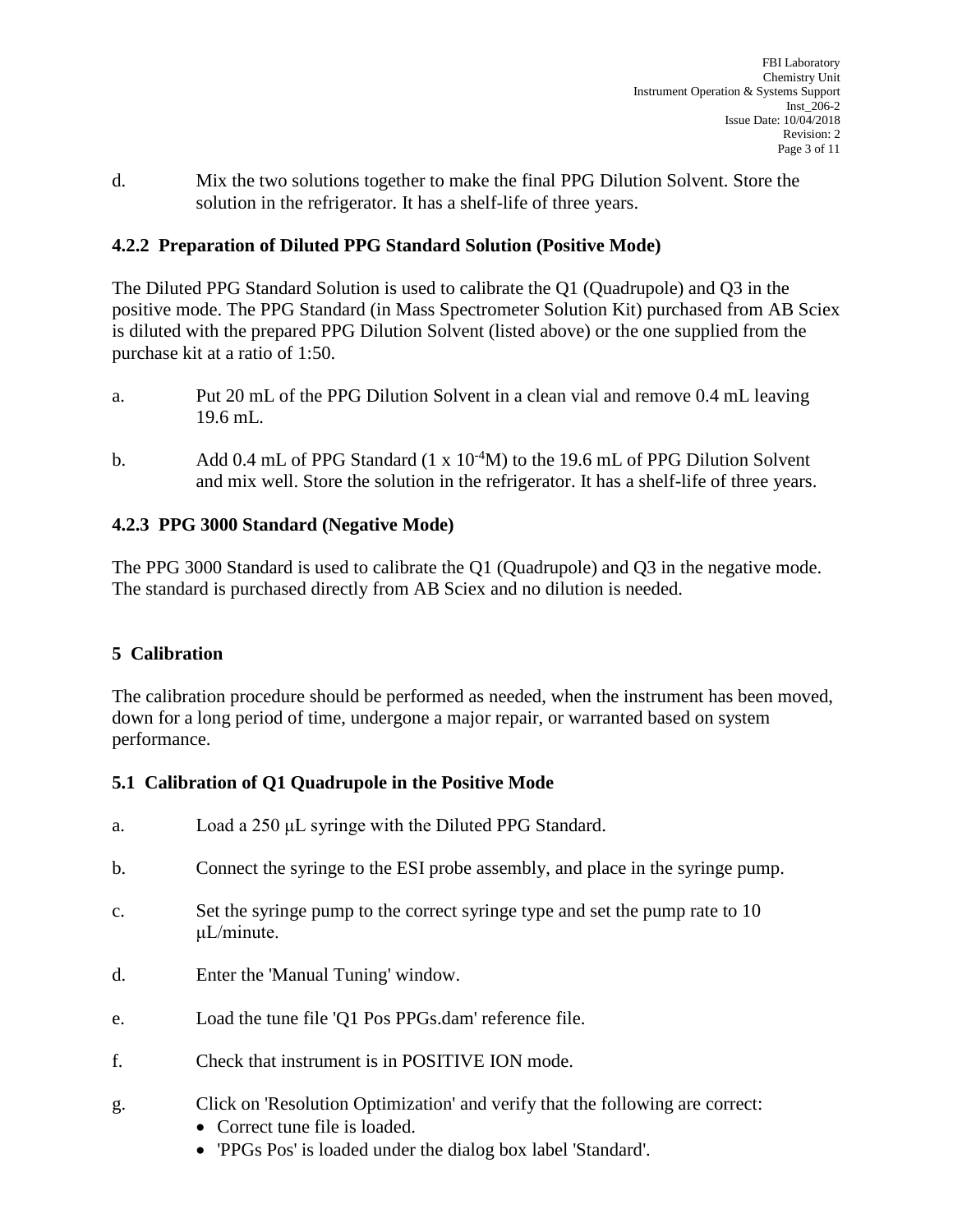- Q1 and Unit are checked under 'Quad/Resolution'.
- Search range is set to 3 amu with threshold at 200 cps (counts per seconds) under the 'Peak Search Parameter'.
- Positive mode is checked. NOTE: VERIFY THAT MASS CALIBRATION UPON COMPLETION IS UNCHECKED.
- h. Turn on the syringe pump and verify that the solution is flowing out the ESI needle.
- i. In the 'Optimization' window, click start.
- j. When the calibration is complete, the software will display whether or not the calibration was successful. If the procedure passes, evaluate the calibration solution spectrum using the 'Decision Criteria' section of this protocol.
- k. Acquire 10 scans to disk in the MCA (Multi-Channel Averaging) mode and click on the icon in the menu bar labeled 'Calibrate from Spectrum' to mass calibrate the instrument.
- l. Save the calibration and print the calibration report.

# **5.2 Calibration of Q3 Quadrupole in the Positive Mode**

- a. Load a 250 μL syringe with the Diluted PPG Standard.
- b. Connect the syringe to the ESI probe assembly, and place in the syringe pump.
- c. Set the syringe pump to the correct syringe type and set the pump rate to 10 μL/minute.
- d. Enter the 'Manual Tuning' window.
- e. Load the tune file 'Q3 Pos PPGs.dam' reference file.
- f. Check that instrument is in POSITIVE ION mode.
- g. Click on 'Resolution Optimization' and verify that the following are correct:
	- Correct tune file is loaded.
	- 'PPGs Pos' is loaded under the dialog box label 'Standard'.
	- Q1 and Unit are checked under 'Quad/Resolution'.
	- Search range is set to 3 amu with threshold at 200 cps (counts per seconds) under the 'Peak Search Parameter'.
	- Positive mode is checked. NOTE: VERIFY THAT MASS CALIBRATION UPON COMPLETION IS UNCHECKED.
- h. Turn on the syringe pump and verify that the solution is flowing out the ESI needle.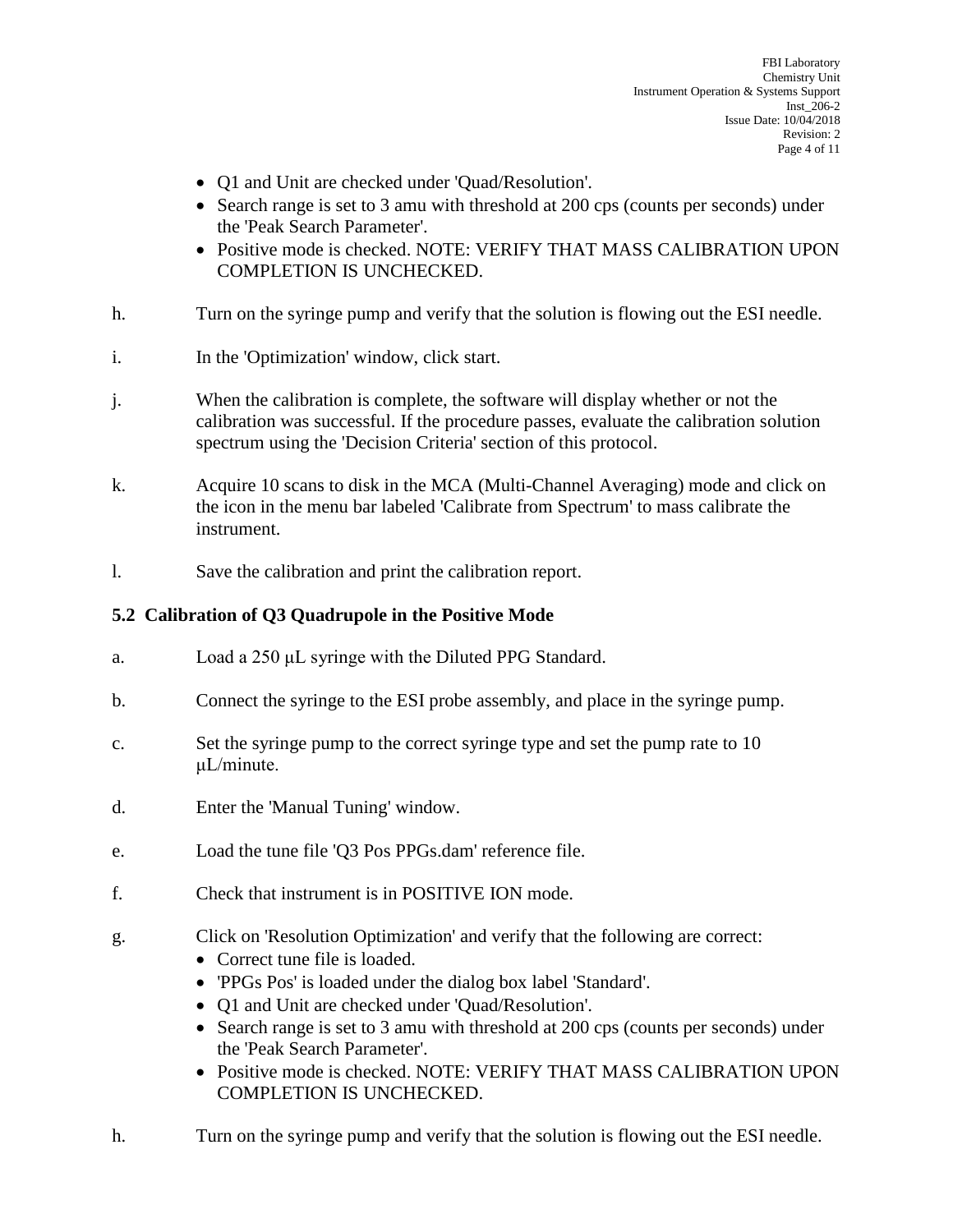- i. In the 'Optimization' window, click start.
- j. When the calibration is complete, the software will display whether or not the calibration was successful. If the procedure passes, evaluate the calibration solution spectrum using the 'Decision Criteria' section of this protocol.
- k. Acquire 10 scans to disk in the MCA mode and click on the icon in the menu bar labeled 'Calibrate from Spectrum' to mass calibrate the instrument.
- l. Save the calibration and print the calibration report.

# **5.3 Calibration of Q1 Quadrupole in the Negative Mode**

- a. Load a 250 μL syringe with the PPG 3000 standard.
- b. Connect the syringe to the ESI probe assembly, and place in the syringe pump.
- c. Set the syringe pump to the correct syringe type and set the pump rate to 10 μL/minute.
- d. Enter the 'Manual Tuning' window.
- e. Load the tune file 'Q1 Neg PPGs.dam' reference file.
- f. Check that instrument is in NEGATIVE ION mode.
- g. Click on 'Resolution Optimization' and verify that the following are correct:
	- Correct tune file is loaded.
	- 'PPGs Neg' is loaded under the dialog box label 'Standard'.
	- Q1 and Unit are checked under 'Quad/Resolution' section.
	- Search range is set to 3 amu with threshold at 200 cps under the 'Peak Search' Parameter' section.
	- Positive mode is checked. NOTE: VERIFY THAT MASS CALIBRATION UPON COMPLETION IS UNCHECKED.
- h. Turn on the syringe pump and verify that the solution is flowing out the ESI needle.
- i. In the 'Optimization' window, click start.
- j. When the calibration is complete, the software will display whether or not the calibration was successful. If the procedure passes, evaluate the calibration solution spectrum using the 'Decision Criteria' section of this protocol.
- k. Acquire 10 scans to disk in the MCA mode and click on the icon in the menu bar labeled 'Calibrate from Spectrum' to mass calibrate the instrument.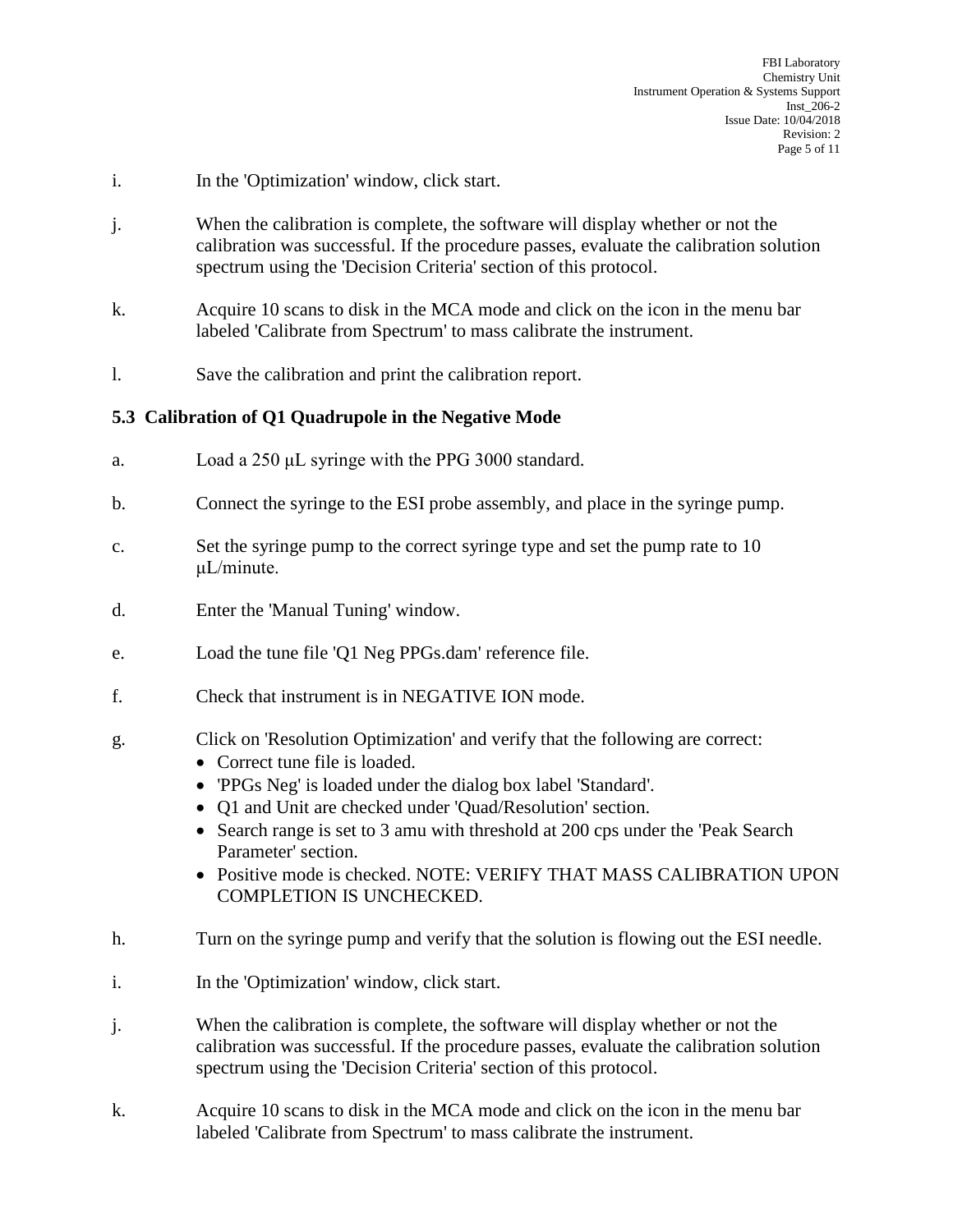l. Save the calibration and print the calibration report.

## **5.4 Calibration of Q3 Quadrupole in the Negative Mode**

- a. Load a 250 μL syringe with the PPG 3000 standard.
- b. Connect the syringe to the ESI probe assembly, and place in the syringe pump.
- c. Set the syringe pump to the correct syringe type and set the pump rate to 10 μL/minute.
- d. Enter the 'Manual Tuning' window.
- e. Load the tune file 'Q3 Neg PPGs.dam' reference file.
- f. Check that instrument is in NEGATIVE ION mode.
- g. Click on 'Resolution Optimization' and verify that the following are correct:
	- Correct tune file is loaded.
	- 'PPGs Neg' is loaded under the dialog box label 'Standard'.
	- Q1 and Unit are checked under 'Quad/Resolution' section.
	- Search range is set to 3 amu with threshold at 200 cps under the 'Peak Search' Parameter' section.
	- Positive mode is checked. NOTE: VERIFY THAT MASS CALIBRATION UPON COMPLETION IS UNCHECKED.
- h. Turn on the syringe pump and verify that the solution is flowing out the ESI needle.
- i. In the 'Optimization' window, click start.
- j. When the calibration is complete, the software will display whether or not the calibration was successful. If the procedure passes, evaluate the calibration solution spectrum using the 'Decision Criteria' section of this protocol.
- k. Acquire 10 scans to disk in the MCA mode and click on the icon in the menu bar labeled 'Calibrate from Spectrum' to mass calibrate the instrument.
- m. Save the calibration and print the calibration report.

#### **5.5 Completion of Calibration**

If all requirements are within specification, prepare the documentation as outlined in the "General Instrument Maintenance Protocol." If any requirements fail, the IOSS Manager or appropriate instrument support personnel will determine the corrective maintenance to be performed.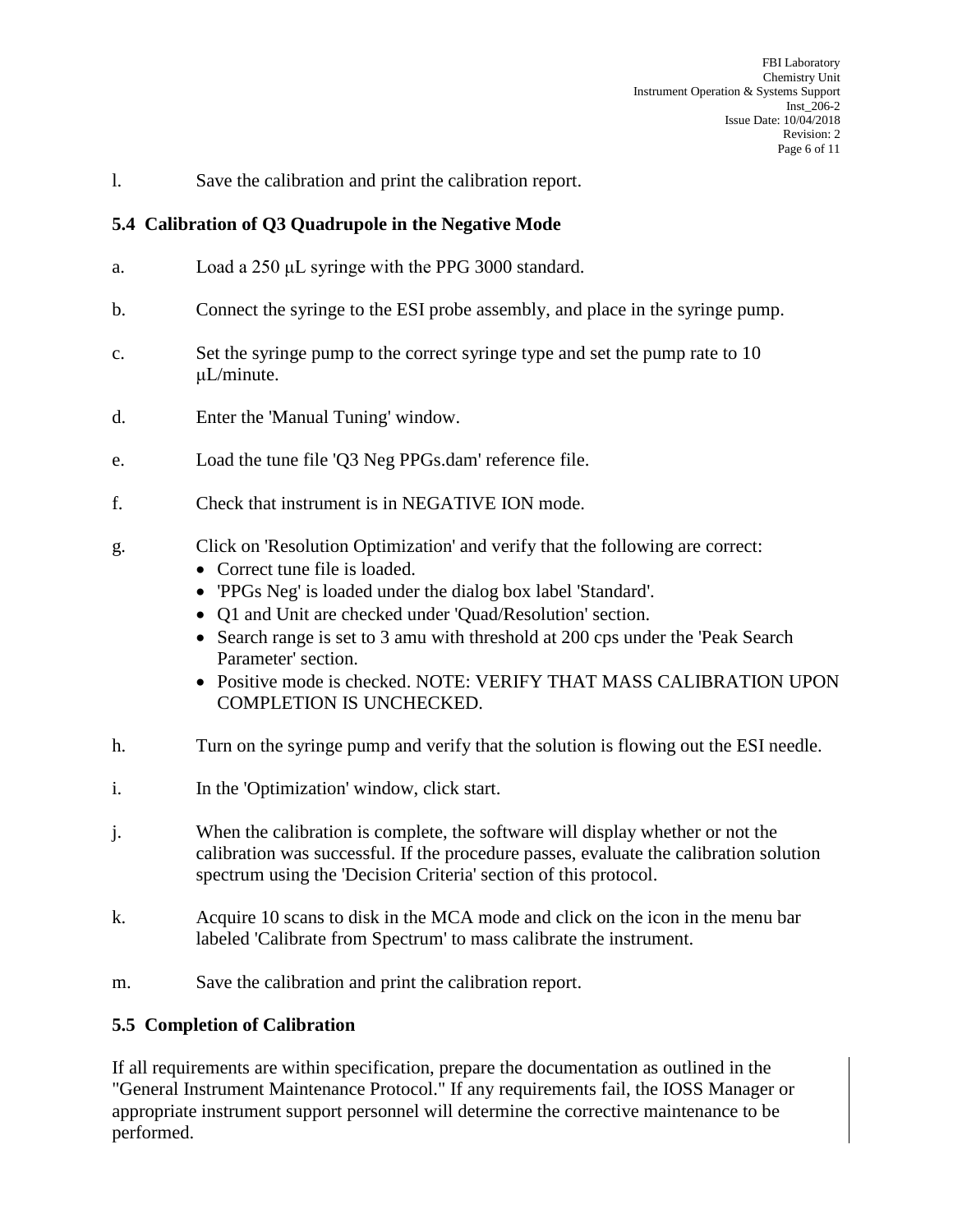FBI Laboratory Chemistry Unit Instrument Operation & Systems Support Inst\_206-2 Issue Date: 10/04/2018 Revision: 2 Page 7 of 11

#### **6 Sampling or Sample Selection**

Not applicable.

## **7 Procedures**

## **7.1 Daily Checks**

The following steps will be performed daily. Enter the appropriate information in the QA/QC log for tracking purposes.

- a. Record the remaining disk space on the hard drive. Use Windows Explorer program to verify that the hard disk has at least 1GB of free disk space. Do not use if less than 1GB remain.
- b. Record the line pressure of the building nitrogen supply (API gas). The regulator should read between 60 and 100 p.s.i. If it cannot maintain this pressure, contact appropriate instrument support personnel. If the nitrogen is supplied by a gas cylinder, record the tank pressure. Change the tank if less than 100 p.s.i. remaining.
- c. Verify that the system is under vacuum and the ion gauge is reading less than  $6.0 \text{ x}$  $10^{-5}$  torr.
- d. Prepare the instrument for analysis of the testmix. Verify that the instrument has the correct source probe installed (ESI), positive ion mode selected, and centroid data being collected.
- e. Perform an analysis of the testmix prior to the analysis of samples using parameters listed in the 'Instrumental Conditions' section of this protocol. Start the LC pump. Engage the ESI probe and turn on the MS. Start an acquisition using a filename such as 'testmix' (or equivalent). Make three 5 μL injections of the testmix solution approximately 10 seconds apart by using the manual loop injector, and then stop the data collection. Evaluate the results using the 'Decision Criteria' section of this protocol. If the results are acceptable, print the TIC and extracted ions for all components in the testmix.
- f. If all requirements are within specification, prepare the documentation as outlined in the "General Instrument Maintenance Protocol." If any requirements fail, contact appropriate instrument support personnel.

# **7.2 As Needed Checks**

a. Replace heaters.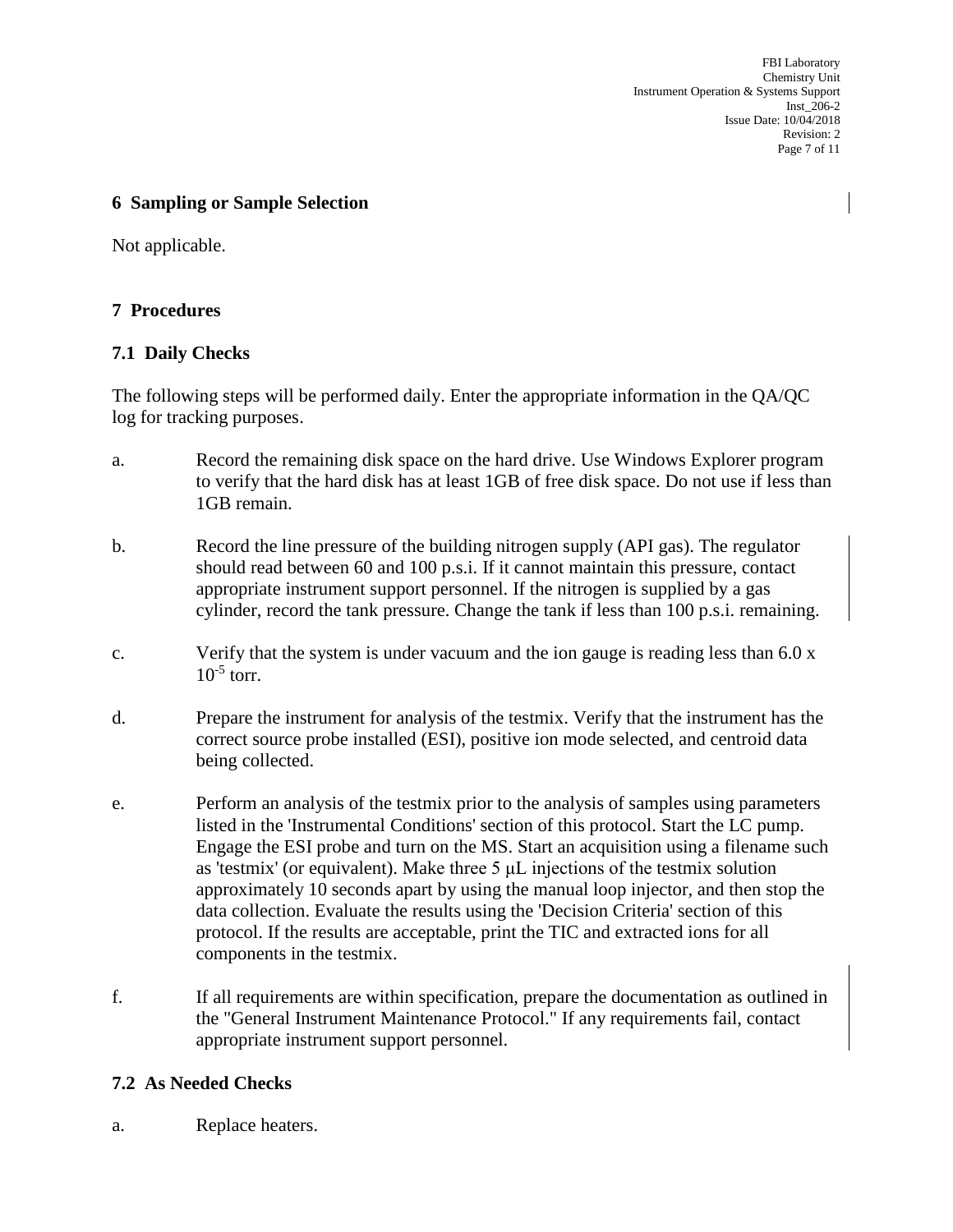FBI Laboratory Chemistry Unit Instrument Operation & Systems Support Inst\_206-2 Issue Date: 10/04/2018 Revision: 2 Page 8 of 11

b. Clean or replace the heated capillary.

#### **8 Instrumental Conditions**

#### **8.1 Testmix (Positive Mode)**

| <b>Liquid Chromatograph</b> |                              |
|-----------------------------|------------------------------|
| Mobile Phase:               | From discipline specific SOP |
| Flow Rate:                  | $0.3$ mL/min                 |
| Column:                     | None                         |
| Inj Volume:                 | $5 \mu L$                    |
| Number of Inj:              | 3                            |
| <b>Mass Spectrometer</b>    |                              |
| Ionization:                 | ESI                          |
| Scan Mode:                  | SIM                          |
| Source Temp:                | $600^{\circ}$ C              |
| Mass:                       | 95, 300, 395 and 609 m/z     |
|                             |                              |

#### **9 Decision Criteria**

#### **9.1 Testmix**

Verify the results of the testmix. The following ions should be observed in the three testmix injections:

|           | Caffeine       | $195 \text{ m/z}$ |
|-----------|----------------|-------------------|
| $\bullet$ | Codeine        | $300 \text{ m/z}$ |
| $\bullet$ | <b>Brucine</b> | 395 m/z           |
| $\bullet$ | Reserpine      | $609 \text{ m/z}$ |

#### **9.2 Calibration**

Verify the results of the calibration. The calibration will indicate if the procedure was successful. Calibration in the positive mode for Q1 and Q3, confirms the presence of ions m/z 59.1, 175.1, 616.5, 906.7, 1254.9, 1545.1, 2010.5, and 2242.6. In addition, verify that the sensitivity and peak width are within range as specified below.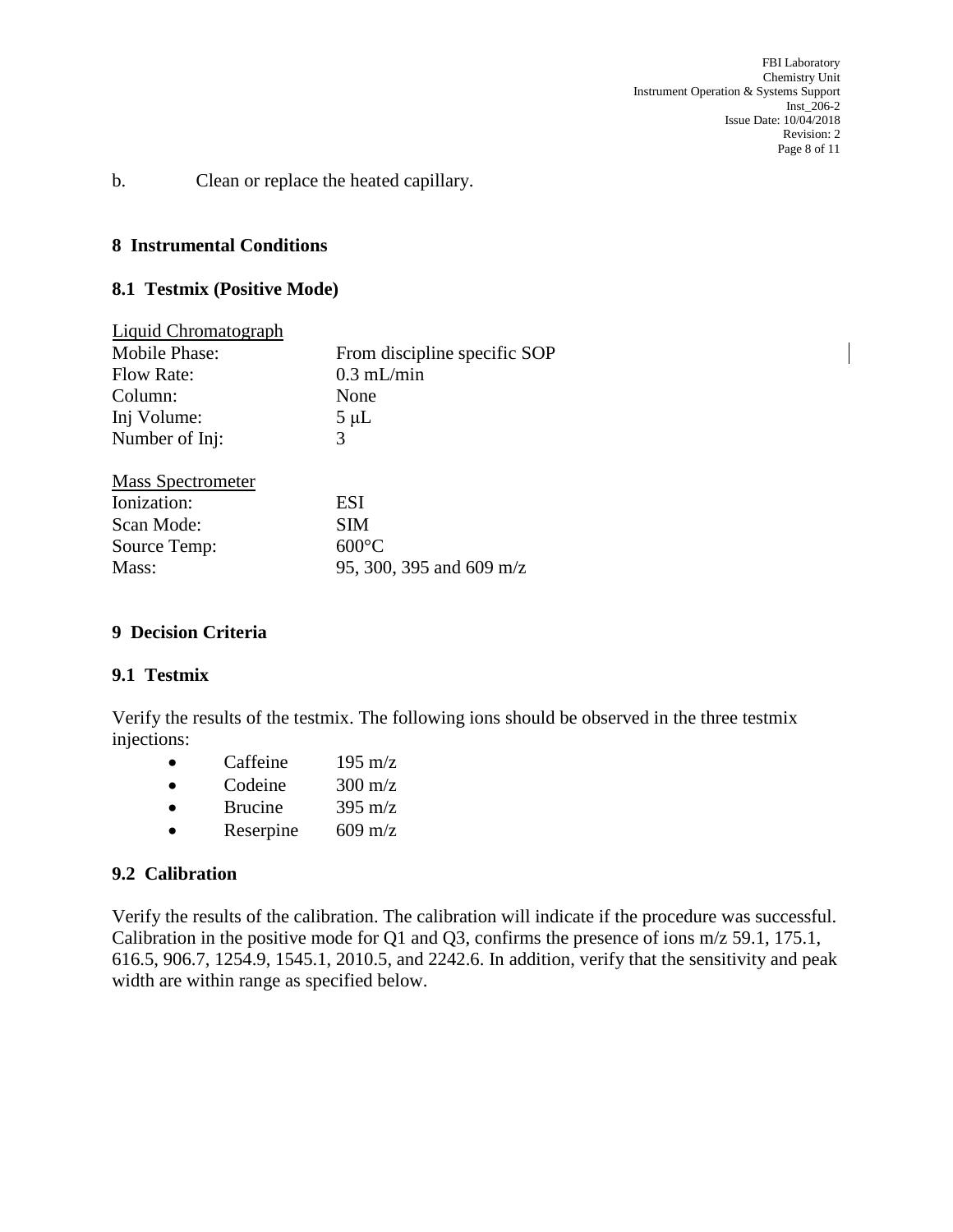#### **Positive Mode Q1 and Q3**

| Sensitivity (cps) | Peak width  | Sensitivity (cps) | Peak width  |
|-------------------|-------------|-------------------|-------------|
| $m/z$ 906.7       | (amu)       | $m/z$ 2242        | (amu)       |
| $>2.0$ e $7$      | $0.6 - 0.8$ | > 1.0e6           | $0.6 - 0.8$ |
| > 2.0e7           | $0.6 - 0.8$ | > 8.0e5           | $0.6 - 0.8$ |

Calibration in the negative mode for Q1 and Q3, confirms the presence of ions m/z 45.0, 585.4, 933.6, 1223.8, 1572.1, 1863.3, 2037.4, and 2211.6. In addition, verify that the sensitivity and peak width are within range as specified below.

#### **Negative Mode Q1 and Q3**

| Sensitivity (cps) | Peak width  | Sensitivity (cps) | Peak width  |
|-------------------|-------------|-------------------|-------------|
| $m/z$ 933.6       | (amu)       | $m/z$ 2037.4      | (amu)       |
| > 2.0e7           | $0.6 - 0.8$ | 3.0e6             | $0.6 - 0.8$ |
| 1.0e7             | $0.6 - 0.8$ | N/A               | $0.6 - 0.8$ |

#### **10 Calculations**

Not applicable.

## **11 Measurement Uncertainty**

Not applicable.

## **12 Limitations**

Only properly trained personnel will perform duties involved in the operation, maintenance, or troubleshooting of this instrument.

## **13 Safety**

Take standard precautions for the handling of all chemicals, reagents, and standards. Refer to the *FBI Laboratory Safety Manual* for the proper handling and disposal of all chemicals. Personal protective equipment should be used when handling any chemical and when performing any type of analysis. Many instrument components are held at temperatures of 250°C and higher. Precautions should be taken to prevent the contact of skin with heated surfaces and areas.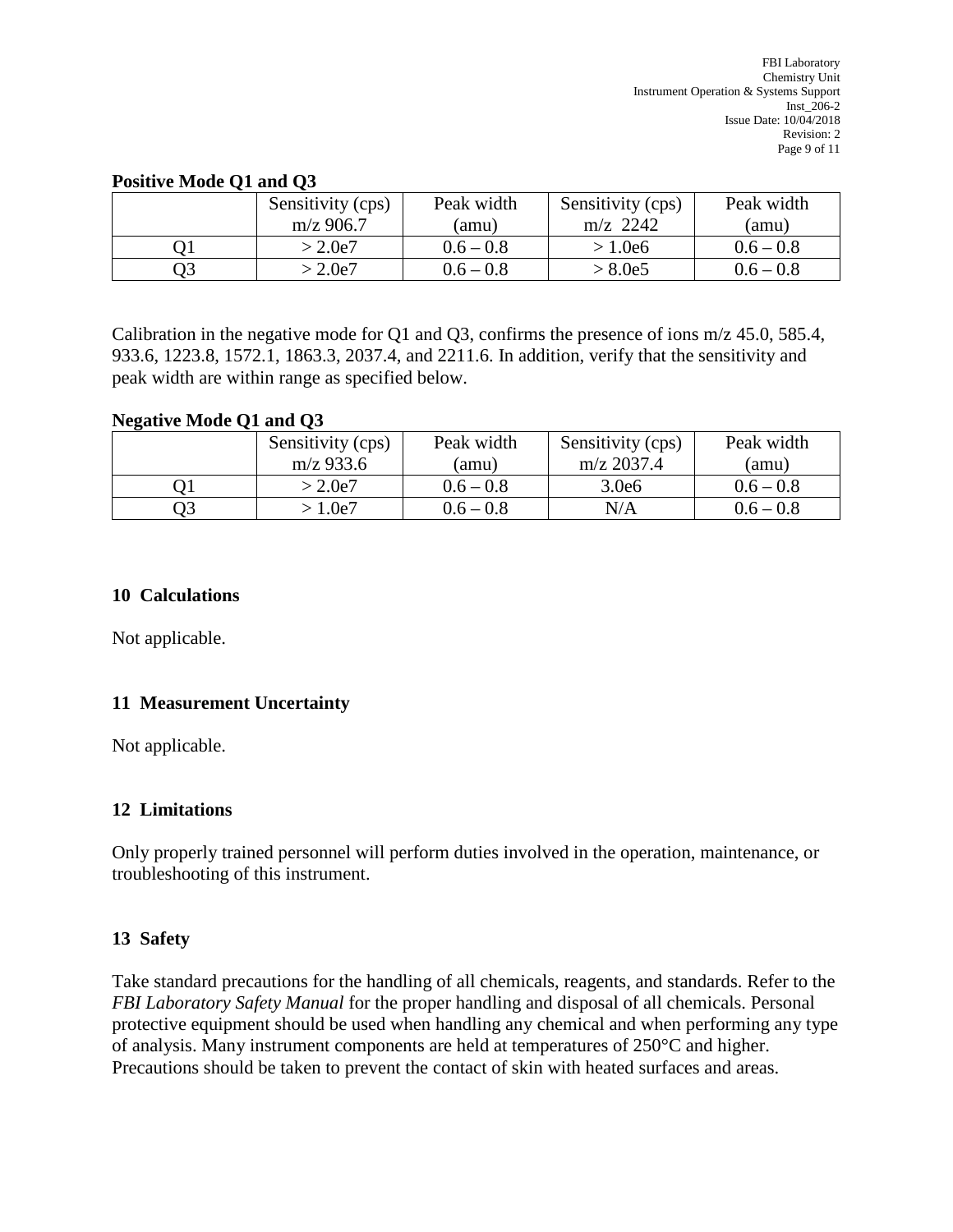## **14 References**

Manufacturer's Instrument Manuals for the specific models and accessories used.

"General Instrument Maintenance Protocol" (Inst 001) *Instrument Operation and Systems Support SOP Manual.*

"Liquid Chromatograph General Maintenance Protocol" (Inst 003) *Instrument Operation and Systems Support SOP Manual.*

"Mass Spectrometer General Maintenance Protocol" (Inst 004) *Instrument Operation and Systems Support SOP Manual.*

*FBI Laboratory Safety Manual.*